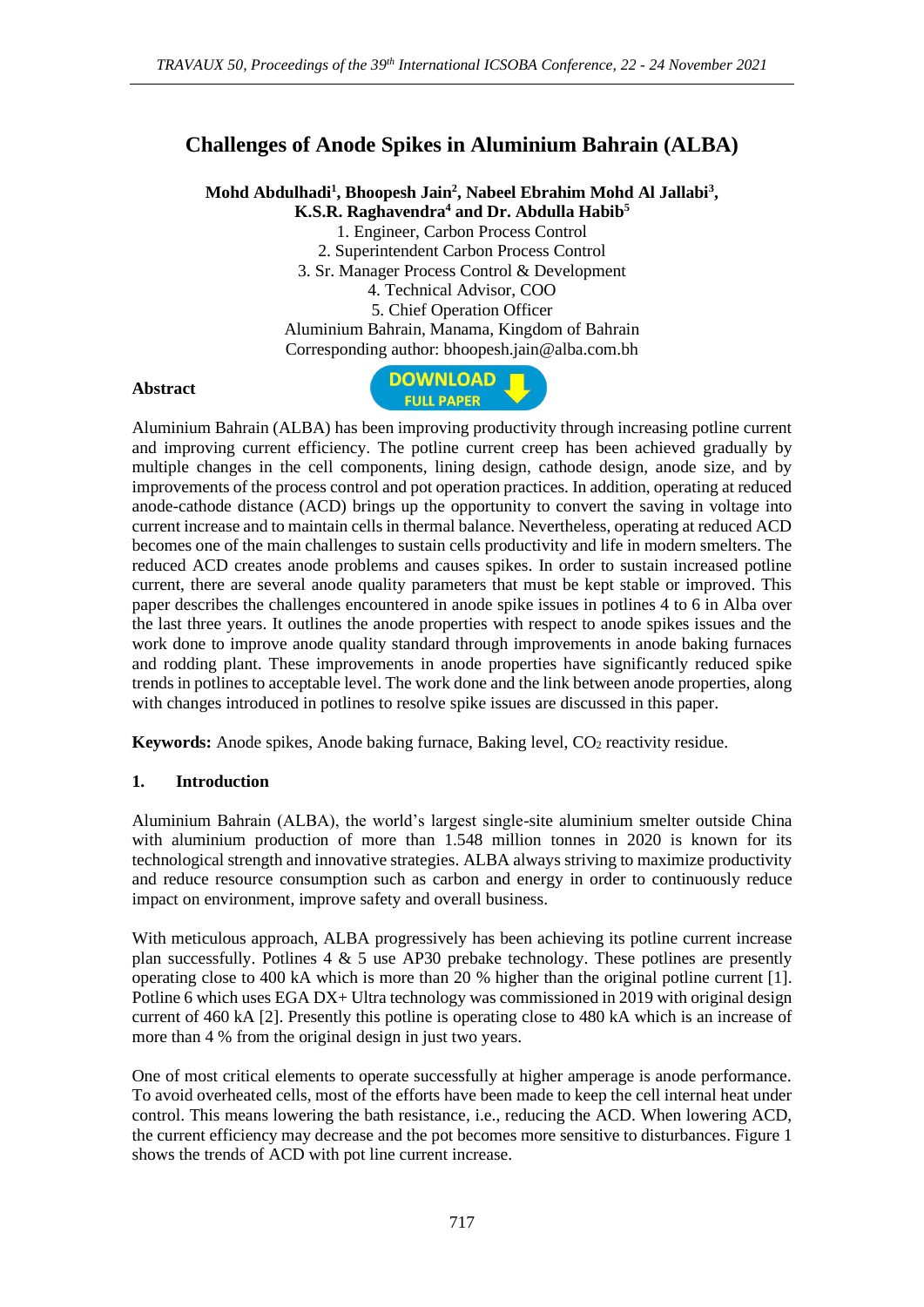

**Figure 1. Potline current increase (creep) and ACD.**

Increased amperage and low ACD have a tendency to increase the frequency of anode spikes [3]. Furthermore, with increasing amperage the probability of increasing carbon dust increases especially when cells operate outside their operating window. Carbon dust increases electrical resistivity of the bath [4] which further decreases ACD, lowers current efficiency and increases bath temperature. Differences of just 2-3 mm in ACD will have a great impact on the frequency of spikes in the cells when the ACD is close to the operational limit. Therefore, any attempt to reduce the overall cell voltage through squeezing of ACD results in a significant increase in risk of anode spike formation [3]. Other smelters have experienced anode spike crises and have analysed possible causes [5-6].

From the potline perspective, anode quality has a direct impact on current efficiency, pot operation, and carbon dust and anode spike generation. Anode quality dictates how aggressively the pot operating parameters can be pushed. Improving anode quality has been a key challenge during current increase and ACD reduction strategy.

This paper discusses the ALBA's anode improvement initiatives, results and the impact on spike formation.

# **2. Anode Performance in ALBA Potlines**

ALBA has four carbon plants with total gross bake anode capacity of 897 kt/y. These four carbon plants meet the anode requirement of the six potlines. Carbon plants use calcined petroleum coke manufactured in captive calciner located at the marine terminal, 16 km from the main smelter anode plant. Green anodes are made using vibro-compactors, baked in open-top horizontal ring furnaces.

ALBA has five anode baking furnaces (ABFs). These furnaces bake four different sizes of anodes to cater the potlines. ABFs are equipped with latest Innovatherm firing control system. Over the years, anode sizes have been increasing to support potline current increase. The baking, process and the ABF condition are crucial for maintaining good baking quality with increased anode size. Anode performance in potline largely depends on baked anode quality and its consistency. Final anode baking temperature, or anode baking level monitored with the parameter Lc (crystal length) in ALBA, is one of the key anode quality parameters, which must be maintained within the target range. Underbaked anodes can cause carbon dust and spikes which lead significant deviations in potline operation. The baking level is being continuously improved through optimization of the baking curve and improvement of the furnace condition. Another important parameter is the anode reactivity; increasing the anode reactivity increases carbon dust generation which leads to anodes spikes formation.

Alba has had a few periods of anode spike problems in Potlines 4, 5 and 6 for the last three years. The causes, impacts and corrective actions vary from one potline to another as it will be illustrated in this paper.